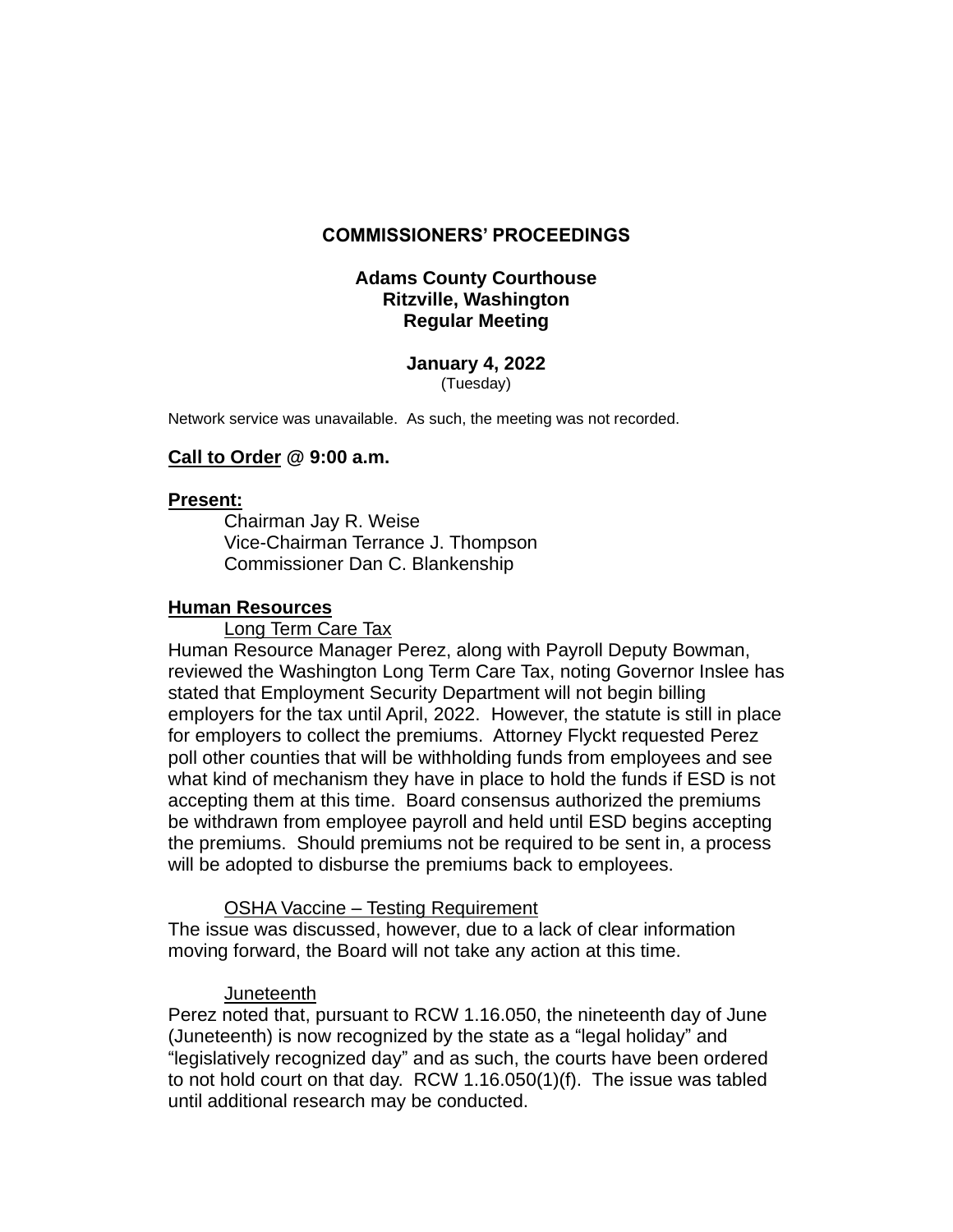Adams County Citizens' Commission on Elected Official Salaries Perez noted there has been a resignation on the Salary Commission with the position of the person resigning set to expire in 2022. Therefore, a person taking over that position will not serve until 2023 as the commission only meets in odd years. The Board authorized Perez to move forward with the traditional process for expiring terms. Additional discussion will take place as to amending the current ordinance relating to commission terms.

# **Closed Session**

At 10:45 a.m. Chairman Weise announced the Board would recess into Closed Session for thirty (30) minutes under RCW.42.30.140(4)(a) – "Collective bargaining sessions with employee organizations, including contract negotiations, grievance meetings, and discussions relating to the interpretation or application of a labor agreement…". No action anticipated.

At 11:12 a.m. the Board reconvened from Closed Session. No action taken.

# **2022 Addendum to the 2021-2025 Adams County Indigent Defense Contract**

Commissioner Blankenship moved, Thompson seconded, to *approve the 2022 Addendum to the 2021-2025 Adams County Indigent Defense Contract.* **Motion carried.** 

The purpose of the Addendum is to substitute counsel and does not alter the total compensation of the underlying contract.

### **Consent Agenda**

Commissioner Blankenship moved, Thompson seconded, to *approve the Consent Agenda.* **Motion carried**.

Preliminary minutes of December 20, 2021

December 1 – 15, 2021 Payroll in the amount of \$472,607.47; and, Benefits in the amount of \$88,167.47 (Warrant # Series 532739- 532750; Direct Deposit # Series 70114-70291; Benefit/Deduction # Series 1161850-1161859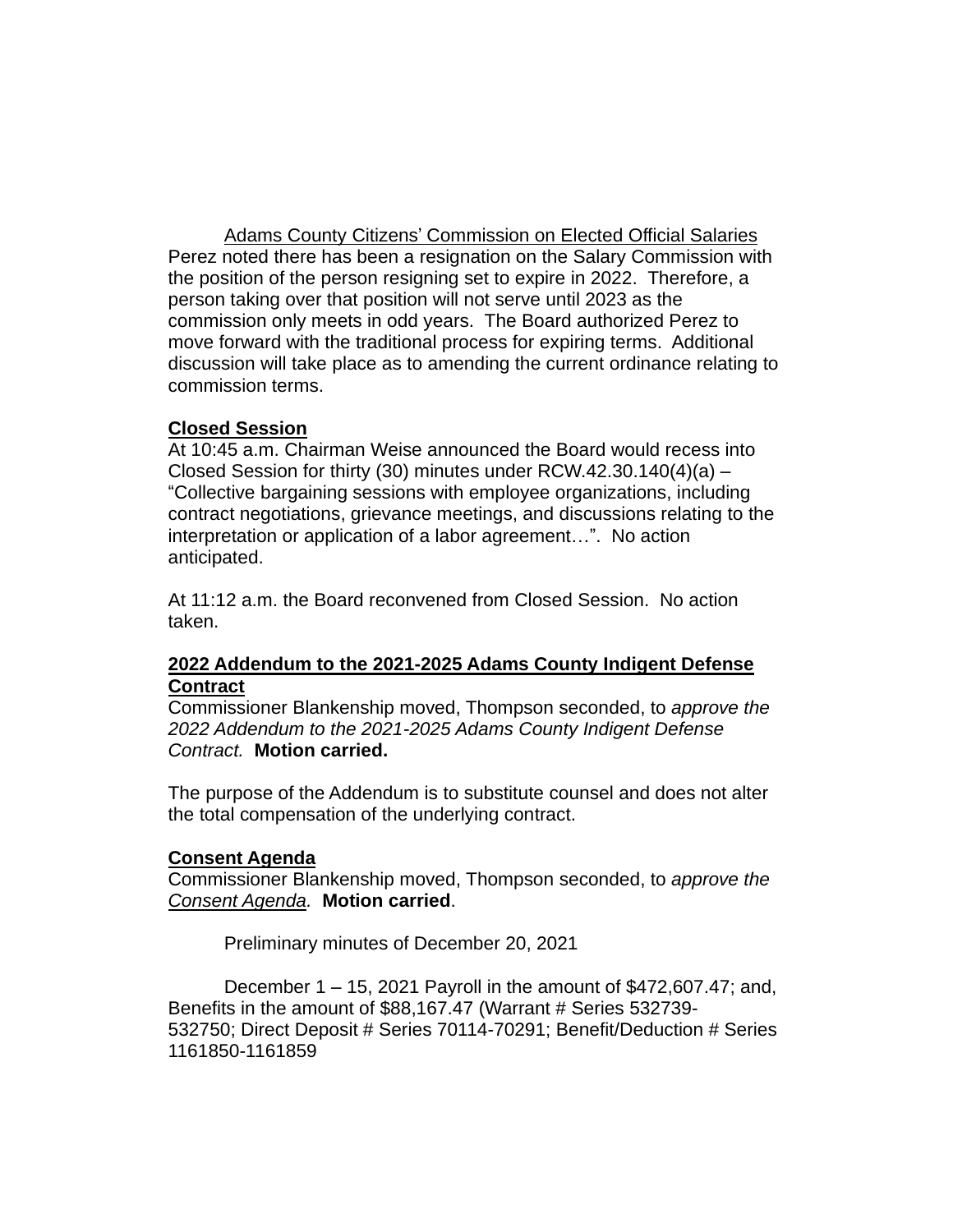Vouchers audited and certified by the Adams County Auditor as required by RCW 42.24.080, and those expense reimbursement claims certified as required by RCW 42.24.090 and recorded on a listing, which was made available to the Board. These vouchers were listed as follows:

| <u>Fund</u> | <b>Control Number</b>   | <u>Amount</u>          |                |
|-------------|-------------------------|------------------------|----------------|
| 001         | $21 - 3958 - 21 - 3983$ | \$                     | 26,986.03      |
| 001         | <b>Hand Pays</b>        | \$                     | 67,564.66      |
| 104         | $21 - 3984 - 21 - 3994$ |                        | 21,616.52      |
| 104         | <b>Hand Pays</b>        |                        | 3,187.22       |
| 106         | $21 - 3995 - 21 - 3997$ |                        | 901.00         |
| 112         | 21-3998                 |                        | 983.70         |
| 112         | <b>Hand Pays</b>        | \$\$\$\$\$\$\$\$\$\$\$ | 699.56         |
| 116         | 21-3999                 |                        | 7.82           |
| 116         | <b>Hand Pays</b>        |                        | 18.43          |
| 123         | <b>Hand Pays</b>        |                        | 98.29          |
| 166         | 21-4000                 |                        | 337.76         |
| 401         | <b>Hand Pays</b>        |                        | 921.44         |
| 502         | $21 - 4001 - 21 - 4008$ | \$                     | 10,883.22      |
| 502         | <b>Hand Pays</b>        | \$                     | 31,082.85      |
| 108         | 1971 - 1972             | \$                     | 2,930.35       |
| 115         | 1973 - 1982             |                        | \$1,089,230.11 |
| 115         | <b>Hand Pays</b>        | \$                     | 4,036.63       |
| 401         | $1983 - 1993$           | \$                     | 27,377.46      |
| 501         | 1994 - 1997             | \$                     | 4,356.04       |
| 590         | $1998 - 2019$           | $\frac{1}{2}$          | 18,242.56      |
| 590         | <b>Hand Pays</b>        | \$                     | 1,741.35       |
|             | <b>TOTAL</b>            |                        | \$1,313,203.00 |

# **Permanent Minutes Signed**

December 13 and 15, 2021

### **Correspondence Received**

Notice of Marijuana License Application re: Green Power of Washington, 2310 W. Sutton Road, Suite A5, Othello, WA *(change of location application)*

# **Adjournment @ 12:32 p.m.**